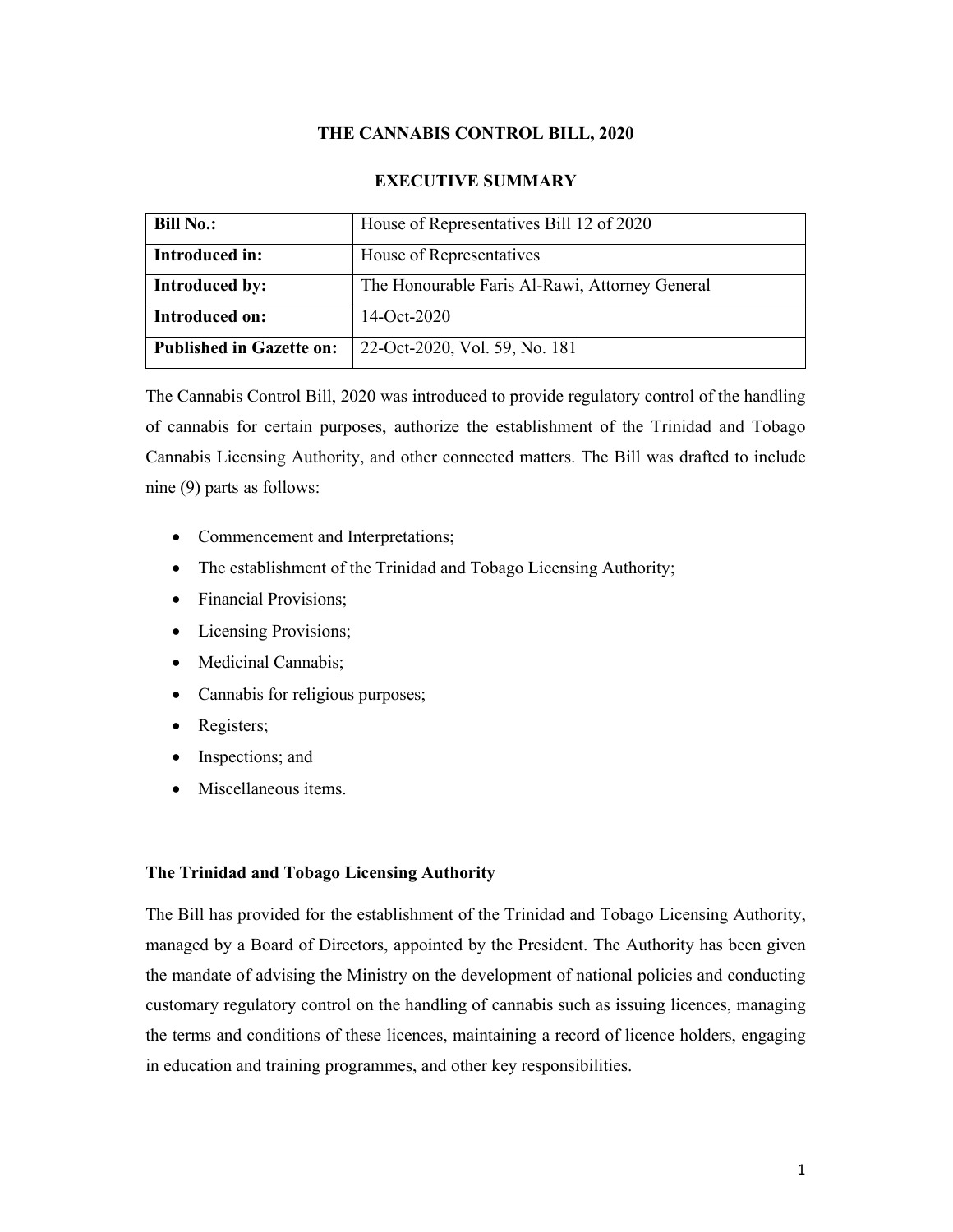## **Who is eligible to apply for licences?**

There are eight (8) licences which can be granted. These include:

- **Cultivator Licence**: issued to allow the growing, harvesting, drying, trimming, curing or packaging of cannabis.
- **Research and Development Licence:** issued to allow scientific research for the purpose of improving or further developing cannabis.
- **Laboratory Licence:** issued to allow testing and analytical services for the purpose of improving or further developing medicinal cannabis.
- **Processor Licence:** issued to allow activities relating to the processing of cannabis material and the production of medicinal cannabis, including but not limited to, edibles and other derivatives.
- **Retail Distributor Licence:** issued to allow the operation of a dispensary for the dispensing of medicinal cannabis to patients.
- **Import Licence:** issued to allow the importation of cannabis from any country where it is legal so to do.
- **Export Licence:** issued to allow the exportation of cannabis to any country in keeping with the laws of any such country.
- **Transport Licence:** issued to allow the transport of cannabis.

As cited in the Bill, applicants must be 18 years or older and citizens of Trinidad and Tobago, permanent residents of Trinidad and Tobago or citizens of a CARICOM Member State other than Trinidad and Tobago. Companies, firms and cooperative societies can also apply, however, at least 30% of the organisation must be 18 years or older, citizens of Trinidad and Tobago, permanent residents of Trinidad and Tobago or citizens of a CARICOM Member State.

Companies, firms and cooperative societies aren't eligible for Research and Development or Laboratory Licences.

The Bill has included provisions for Controllers of religious organisations, registered under the Non-Profit Organisations Act 2019, to apply for five (5) licences, once supporting documents confirming that the cannabis is required for religious purposes are presented. These licences include: